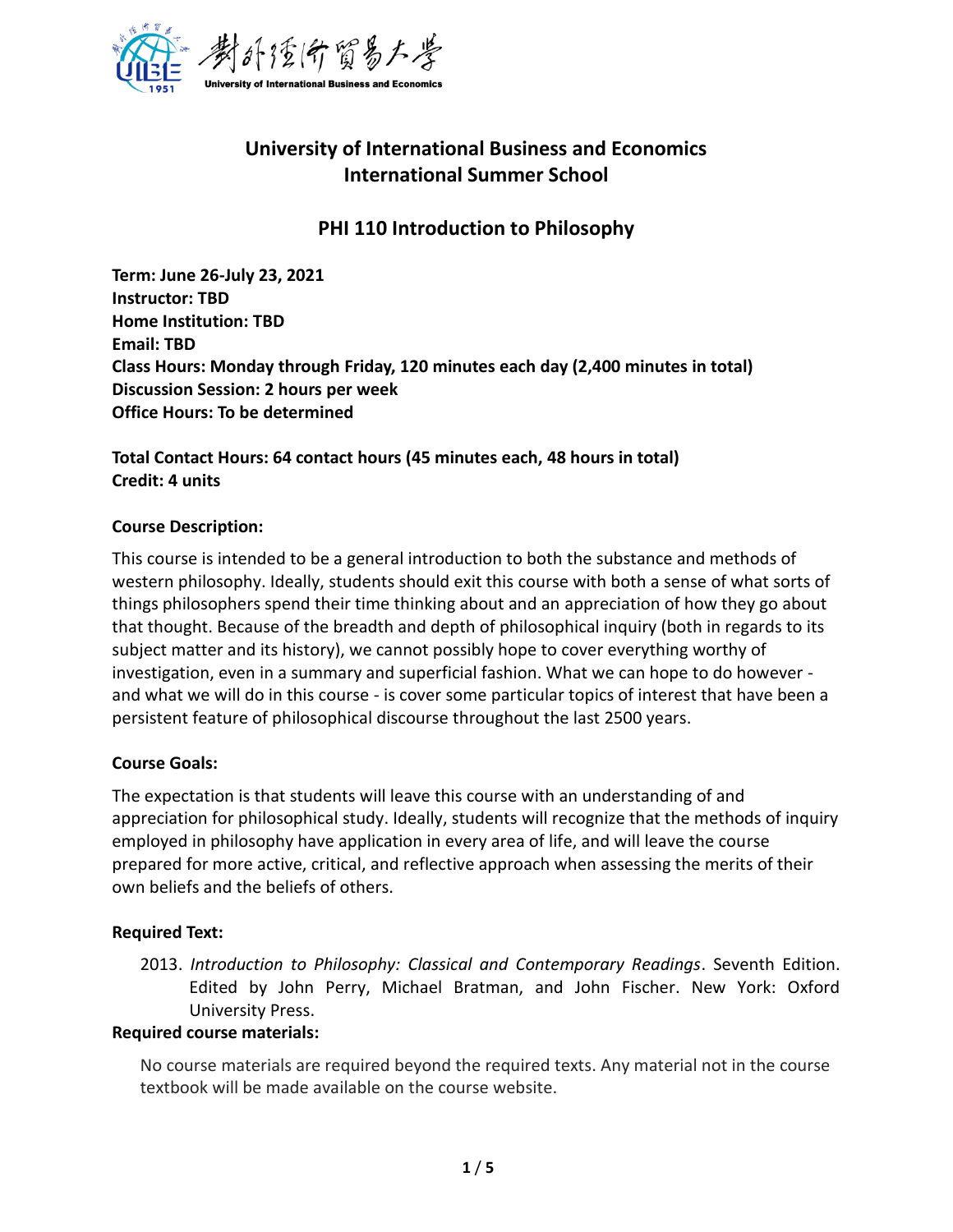

### **Grading Policy**:

Grading will be determined by a combination of class attendance and participation, a course response paper, quizzes, and the results of your exams.

| Participation                             | 20% |
|-------------------------------------------|-----|
| Quizzes (Cumulative)                      | 50% |
| Final Exam                                | 15% |
| Response Paper (due at the end of week 4) | 15% |

#### **Grading Scale:**

Assignments and examinations will be graded according to the following grade scale:

|    | 90-100 |                | 72-74    |
|----|--------|----------------|----------|
| А- | 85-89  |                | 68-71    |
| B+ | 82-84  | $\overline{a}$ | 64-67    |
|    | 78-81  |                | 60-63    |
| В- | 75-77  |                | below 60 |

#### **Course Schedule:**

The planned schedule is subject to change as the course progresses.

| Date            | <b>Notes</b>            | Reading                  | <b>Topics</b>                  |
|-----------------|-------------------------|--------------------------|--------------------------------|
|                 |                         |                          |                                |
| Week 1          |                         |                          |                                |
| Day 1           |                         |                          | What is Philosophy, and Why    |
| [Mon, 28 June]  |                         | $[22]$ ; $[23]$ ; $[28]$ | Study It?                      |
| Day 2           |                         |                          | Physicalist Solutions and      |
| [Tue,29 June]   |                         | $[4]$ ; [16]             | Problems                       |
| Day 3           |                         |                          |                                |
| [Wed, 30 June]  |                         | [6]                      | <b>Other Solutions</b>         |
| Day 4           |                         |                          |                                |
| [Thurs, 1 July] |                         | $[31]$ ; [5]             | Do Computers Have Beliefs?     |
| Day 5           |                         |                          |                                |
| [Fri, 2 July]   |                         | $[36]$ ; $[21]$          | Personal Identity and the Self |
| Day 6           |                         |                          |                                |
| [Sat, 3 July]   | <b>Discussion hours</b> |                          |                                |

| Week 2        |                         |                             |
|---------------|-------------------------|-----------------------------|
| Day 7         |                         |                             |
| [Mon, 5 July] | $[12]$ ; $[7]$ ; $[17]$ | The Problem of Induction    |
| Day 8         |                         |                             |
| [Tue, 6 July] | [9]                     | Knowledge and Justification |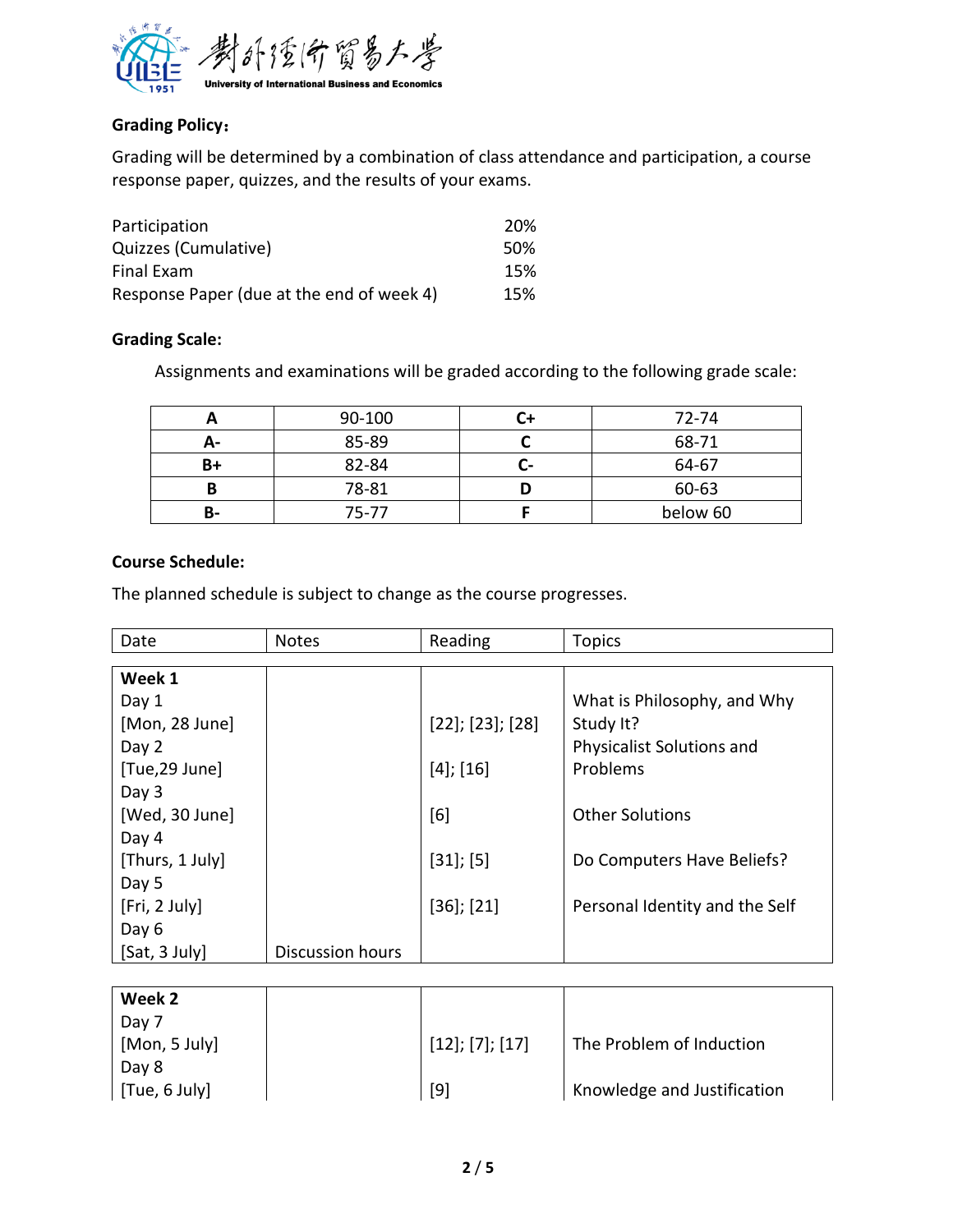

| Day 9            |                  |                     |                                         |
|------------------|------------------|---------------------|-----------------------------------------|
| [Wed, 7 July]    |                  | $[14]$ ; [26]       | Cartesian Epistemology                  |
| Day 10           |                  |                     |                                         |
| [Thurs, 8 July]  |                  | $[29]$              |                                         |
| Day 11           |                  |                     |                                         |
| [Fri, 9 July]    | Exam             |                     |                                         |
| Day 12           |                  |                     |                                         |
| [Sat, 10 July]   | Discussion hours |                     |                                         |
| Week 3           |                  |                     |                                         |
|                  |                  |                     |                                         |
| Day 13           |                  |                     |                                         |
| [Mon, 12 July]   |                  | $[35]$              | Hume's Skepticism                       |
| Day 14           |                  |                     |                                         |
| [Tue, 13 July]   |                  | $[11]$ ; $[10]$     | Free Will and Determinism               |
| Day 15           |                  |                     |                                         |
| [Wed, 14 July]   |                  | $[13]$ ; [32]       | <b>Moral Relativism and Its Critics</b> |
| Day 16           |                  | $[20]$ ; $[10:530-$ |                                         |
| [Thurs, 15 July] |                  | 34]                 | <b>Ethical Theories</b>                 |
| Day 17           |                  |                     | Free Will and Moral                     |
| [Fri, 16 July]   |                  | $[25]$              | Responsibility                          |
| Day18            |                  |                     |                                         |
| [Sat, 17 July]   | Discussion hours |                     |                                         |

| Week 4           |                |                     |                                 |
|------------------|----------------|---------------------|---------------------------------|
| Day 19           |                |                     | Challenges to Morality: Plato's |
| [Mon, 19 July]   |                | $[27]$ ; $[8]$      | Republic                        |
| Day 20           |                |                     |                                 |
| [Tue, 20 July]   |                | $[34]$ ; [15]; [30] | Justice and Equality            |
| Day 21           |                |                     |                                 |
| [Wed, 21 July]   |                | $[19]$ ; $[24]$     | God and the Problem of Evil     |
| Day 22           |                |                     |                                 |
| [Thurs, 22 July] |                | $[33]$              | Meaningfulness in Life          |
| Day 23           |                |                     |                                 |
| [Fri, 23 July]   | Exam           |                     |                                 |
| Day 24           |                |                     |                                 |
| [Sat, 24 July]   | Course Wrap-up |                     |                                 |

#### **References**

- [1] 'Russell's Paradox.' **Reprinted in IP, 882.**
- [2] 'The Paradox of the Heap.' **Reprinted in IP, 875–76.**
- [3] 'The Paradox of the Liar.' **Reprinted in IP, 881–2.**
- [4] **ARMSTRONG, D**. (1980). 'The Nature of Mind.' In David Armstrong (ed.), *The Nature of Mind and Other Essays*, 1-15. University of Queensland Press. **Reprinted in** *IP***, 257–264.**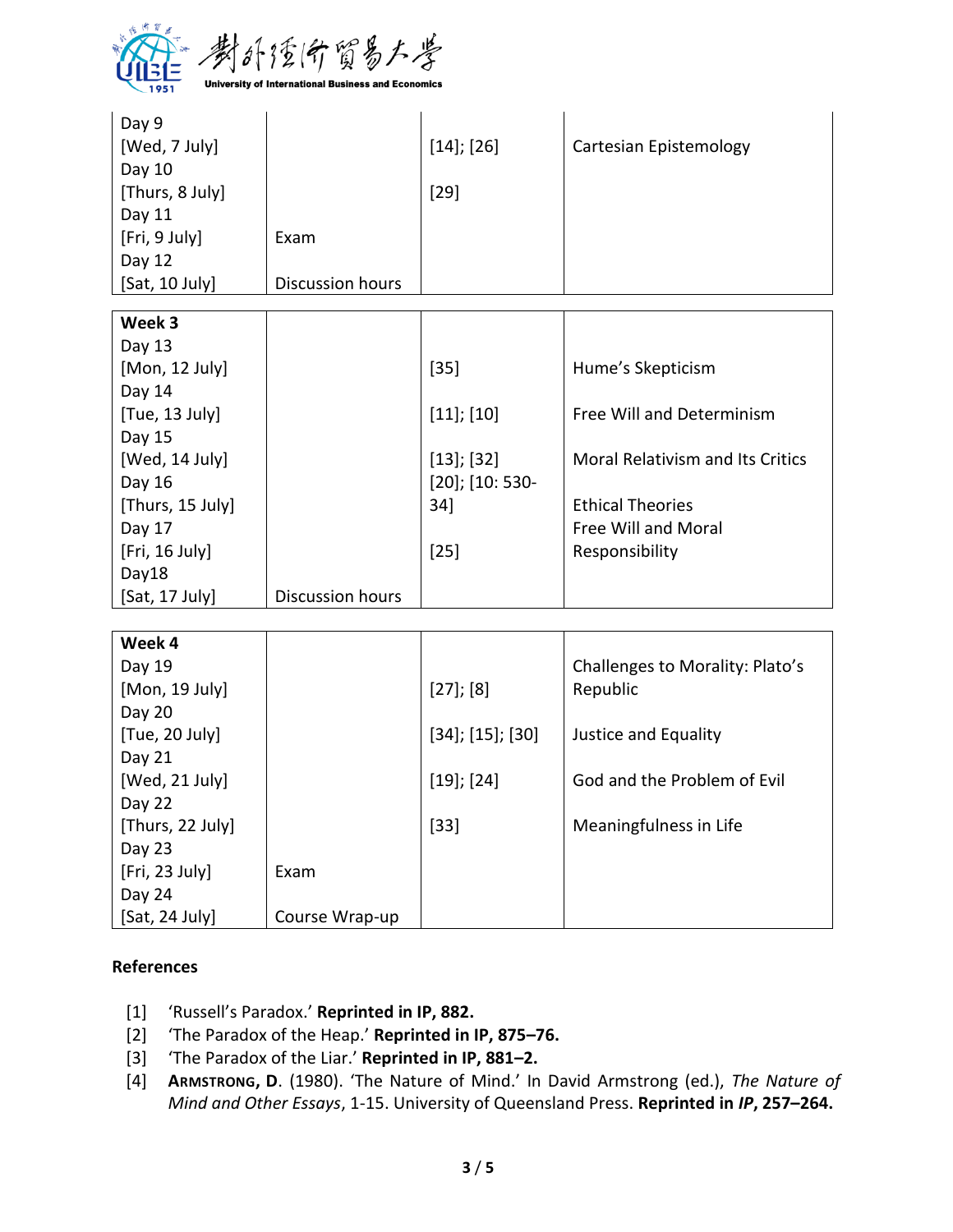

- [5] **BODEN, M.** (1988). 'Is Computational Psychology Possible?' In *Computer Models of Mind*, 238-251. Cambridge University Press.
- [6] **CHURCHLAND, P.** (2002). 'Eliminative Materialism and the Propositional Attitudes.' *The Journal of Philosophy* 78, n. 2: 67-90. **Reprinted in** *IP***, 277-280.**
- [7] **CLIFFORD, W.** (1999). 'The Ethics of Belief.' In Timothy Madigan (ed), *The Ethics of Belief and Other Essays*, 70–96. Prometheus.
- [8] **COHEN, G.A.** (1997). 'Where The Action Is: On the Site of Distributive Justice.' **Reprinted in** *IP***, 616–32.**
- [9] **DESCARTES, R.** (1993). *Meditations on First Philosophy*. Donald Cress (trans). Hackett Publishing Company. **Reprinted in** *IP***, 136–59.**
- [10] **FISCHER, J**. 'Responsiveness and Moral Responsibility.' In *My Way*, 63–83. Oxford University Press. **Reprinted in IP, 414-29.**
- [11] **FRANKFURT, H.** (1969). 'Alternate Possibilities and Moral Responsibility.' *The Journal of Philosophy* 66, n. 23: 829–39. **Reprinted in IP, 417–24.**
- [12] **GETTIER, E**. 'Is Justified True Belief Knowledge?' *Analysis* 23: 121-23.
- [13] **HARMAN, G.** (1977). 'Ethics and Observation.' In *The Nature of Morality*, 3–10. Oxford University Press. **Reprinted in IP, 789–93.**
- [14] **HUME, D.** (2005). 'Of Scepticism with Regard to the Senses.' In *A Treatise of Human Nature*, 125-43. Oxford University Press. **Reprinted in IP, 176-90.**
- [15] **HURSTHOUSE, R.** 'Thomson's Arguments.' **Reprinted in IP, 657–74.**
- [16] **JACKSON, F.** (1986). 'What Mary Didn't Know.' *The Journal of Philosophy* 83, n. 5: 291-95. **Reprinted in** *IP***, 281-84.**
- [17] **JAMES, W.** (1979). 'The Will to Believe.' In *The Will to Believe and Other Essays in Popular Philosophy*, 1–31. Harvard University Press.
- [18] **KANT, I.** (1998). *Groundwork of the Metaphysics of Morals*. Mary Gregor (trans). Cambridge University Press. **Reprinted in IP, 504-520.**
- [19] **MACKIE, J.L.** (1955). 'Evil and Omnipotence.' *Mind* 64, n. 254, 200–12.
- [20] **MILL, J.S.** (1949). Utilitarianism. **Reprinted in IP, 483–99.**
- [21] **NAGEL, T.** (1974). 'What Is It Like to Be a Bat?' *Philosophical Review* 83, n. 4: 432–50.
- [22] **PERRY, J. ET AL.** (2013). 'Logical Toolkit.' In John Perry, Michael Bratman, and John Fischer (eds.), *Introduction to Philosophy: Classical and Contemporary Readings*. Oxford University Press, 9–14.
- [23] **PERRY, J. ET AL.** (2013). 'On the Study of Philosophy.' In John Perry, Michael Bratman, and John Fischer (eds.), *Introduction to Philosophy: Classical and Contemporary Readings*. Oxford University Press, 3-8.
- [24] **PLANTINGA, A.** (1974). *God, Freedom and Evil*. William B. Eerdmans Publishing.
- [25] **PLATO.** (1974). Selections from *The Republic*, translated by F. MacDonald Cranford. Oxford University Press. **Reprinted in IP, 639-675.**
- [26] **PUTNAM, H.** (1981). 'Brains in a Vat.' In *Reason, Truth and History*, 1-21. Cambridge University Press.
- [27] **RAWLS, T.** 'A Theory of Justice.' **Reprinted in** *IP***, 595–607.**
- [28] **RUSSELL, B.** The Value of Philosophy. **Reprinted in** *IP***, 18-21.**
- [29] **SALMON, W.C.** (2002). *The Foundations of Scientific Inference*. The University of Pittsburgh Press. **Reprinted in** *IP***, 216-238.**